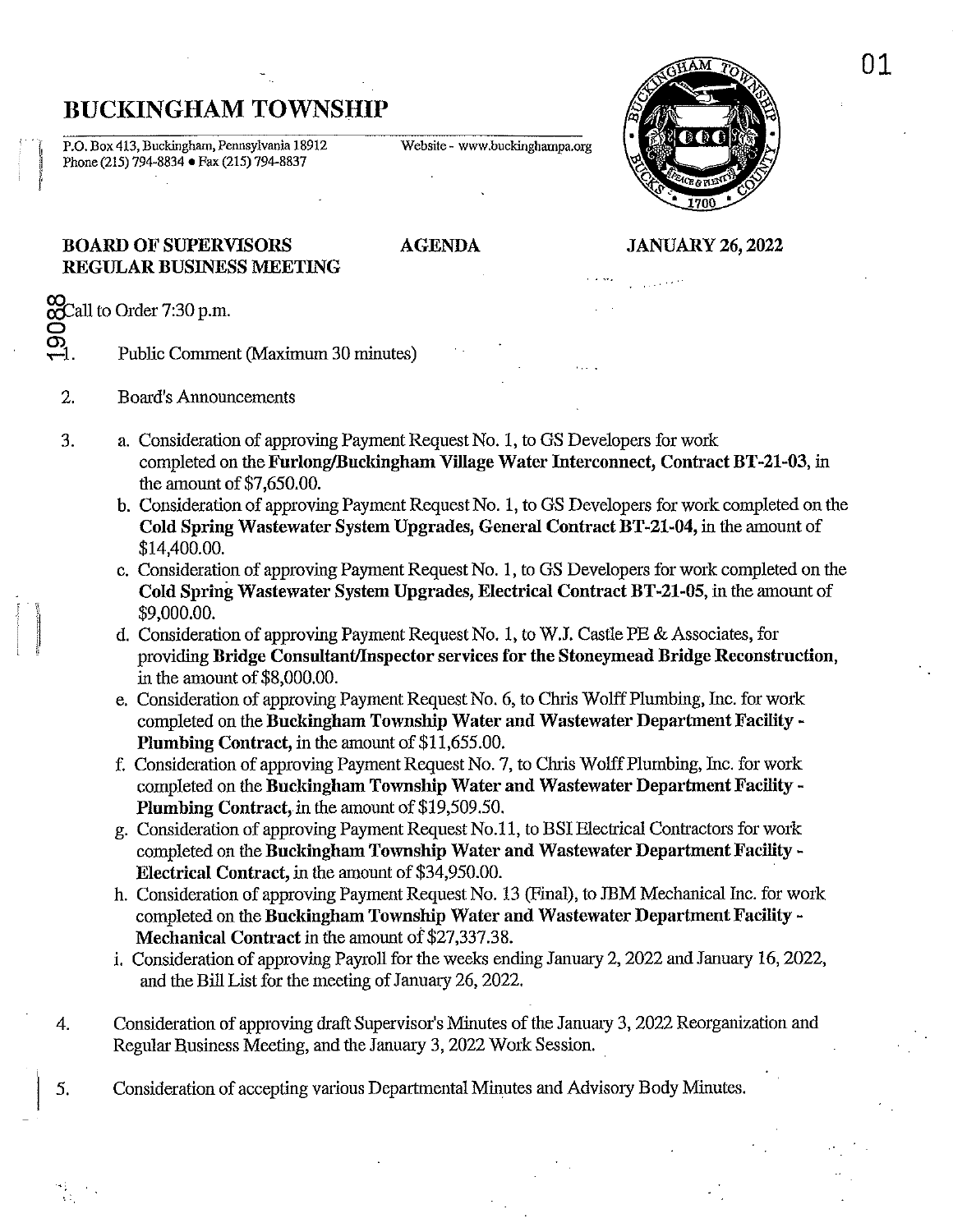# BOARD OF SUPERVISORS REGULAR MEETING JANUARY 26, 2022 PAGE 2

- 6. Consideration of recommending Preliminary Approval of the "Total Skills, LLC" Land Development Plan dated "Revised *12/15/21",* Township File LD 2021-04, Tax Map Parcel 6-4-15-1, located at 4210 Burnt House Hill Road, 1 lot, 14,054 square foot proposed new building area on 6.388 acres, located in the PI-2 Zoning District, with an extended review period expiration date of April 4, 2022.
- 7. Consideration of recommending Preliminary Approval of the ''Longland Invest, LLC" Land Development Plan dated Revised *9/15/21,* Township File LD 2021-03, Tax Map Parcel 6-16-20, 2380 Street Road, 1 lot, proposing a 3,000 square foot barn, located in the VC-2 Village Center Zoning District, with an extended review period expiration date of January 31, 2022 OR accepting the developer's request for an extension of the review period.
- 8. Consideration of approving Resolution No. 2574, A Resolution of the Board of Supervisors of Buckingham Township, County of Bucks, Replacing Resolution No. 2418 Adopting Water and Wastewater Standards.

### 9. ESCROW RELEASES:

| "Sycamore Hollow Farms"<br>(Histand Tract) $-$ Lot 1",<br>Township File SA 2010-01 | Request for Release #5                    | \$44,486.09<br>recommended for release  |
|------------------------------------------------------------------------------------|-------------------------------------------|-----------------------------------------|
| "Sycamore Hollow Farms<br>(Histand Tract) $-$ Lot 2",<br>Township File SA 2010-01  | Request for Release #5                    | \$10,998.28<br>recommended for release  |
| WAWA Convenience Store,<br>Township File LD 2018-02                                | Provco Escrow – Request<br>for Release #5 | \$310,618.57<br>recommended for release |

10. Additional Business / Manager's Items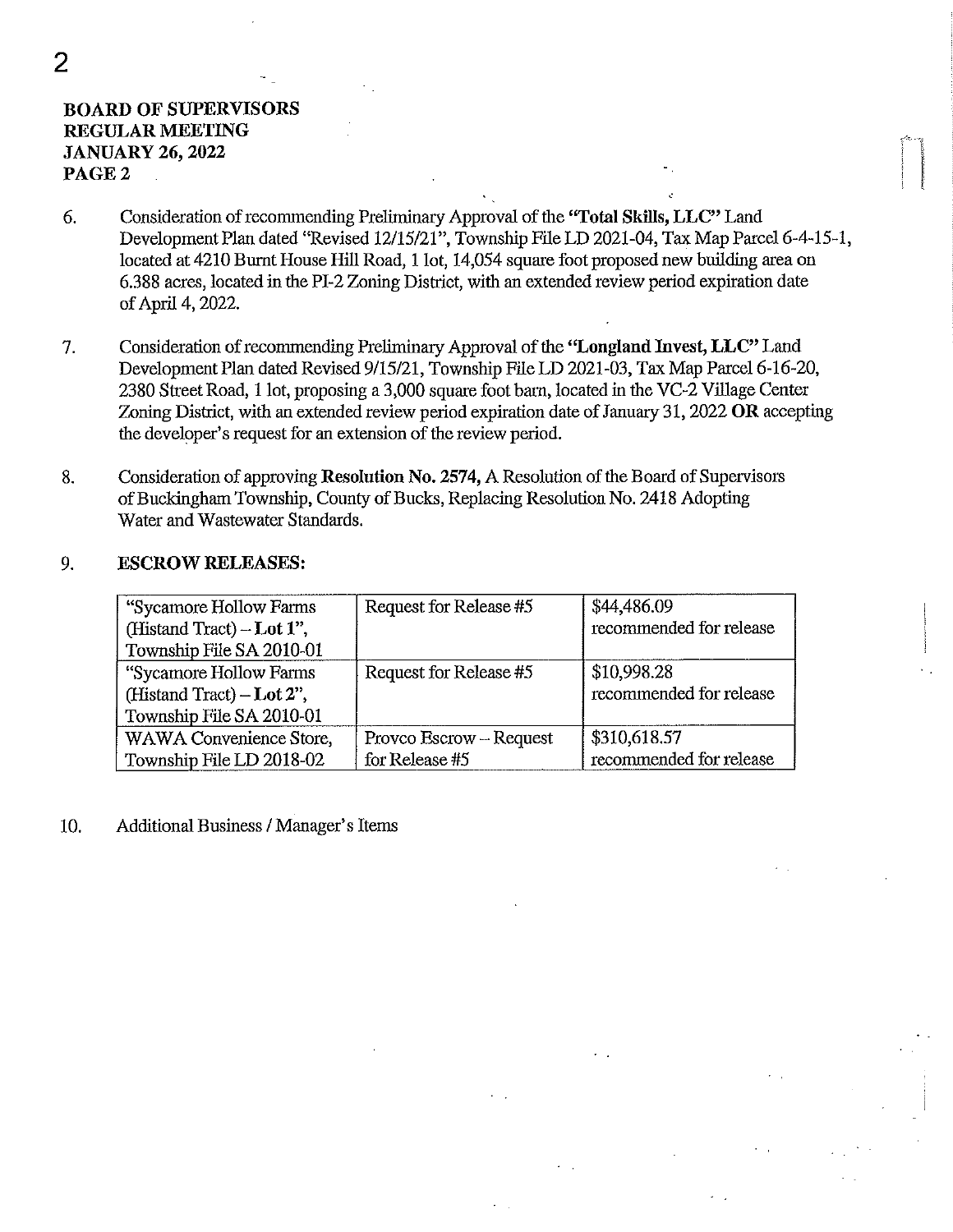# **Buckingham Township Board of Supervisors** Meeting Minutes

The regular meeting of the Buckingham Township Board of Supervisors was duly advertised and held on January 26, 2022, establishing a quorum and allowing public participation electronically via the Zoom application due to the COVID-19 pandemic.

| Present: | Jon Forest                  | Vice-Chairman                           |
|----------|-----------------------------|-----------------------------------------|
|          | Maggie Rash                 | Member                                  |
|          | Dana S. Cozza               | Township Manager                        |
|          | Daniel Gray                 | Township Engineer                       |
|          | Craig A. Smith, Esquire     | Township Solicitor                      |
|          | Gary Weaver                 | Township Water/Wastewater Consultant    |
|          | Not Present: Paul Calderaio | Chairman                                |
|          | Luke Rosanova<br>٠          | <b>Bucks County Planning Commission</b> |

*Mr. Forest called the regular meeting to order at 7:30 p.m.* 

#### PUBLIC COMMENT

Mr. Stephen Scardetto, Pineville Road, was present to ask Mr. Smith for an update on the review of his insurance policy submitted for the stormwater project. Mr. Smith said the township has not authorized him to review the policy until Mr. Scardetto pays his outstanding invoices due the Township. Mr. Scardetto said he did not understand why that would hold up review of his insurance. Mr. Forest explained it is a township policy that if a developer owes money to the township, then the township ceases work on the development until the money is paid. This way the Township taxpayers do not get stuck paying the bill.

Mr. Smith further noted the development agreements and easement for the stormwater project were approved by the Board of Supervisors in October, and yet Mr. Scardetto has yet to either sign them or seek to negotiate any revisions. to them. Mr. Forest advised Mr. Scardetto that to move his project forward, he should sign the agreements and to pay his bill to the township.

Mr. Caleb Lentchner, Caleb's American Kitchen, 5738 Route 202, requested advice on how to increase outdoor dining at his restaurant without using spaces in the front parking lot. Mr. Lentchner noted parking is at a premium due to the size of his property. He thanked the township for allowing outdoor seating in the front parking lot during the COVID-19 pandemic, and explained that in today's world outdoor seating is still a necessity for a restaurant to survive. Mr. Leffthner proposed adding outdoor dining in rear of the restaurant, but needs 11 more parking spots per the zoning ordinance requirements. Mr. Lenchmer said he realizes a variance from the Zoning Hearing Board may be required, however, doesn't want to spend the money to apply if there is another way.

Mrs. Rash advised Mr. Lettchner to prepare a presentation exploring all possibilities and then schedule time on the Board's work session agenda to discuss them. Mr. Smith advised Mr. Lent chner to speak with his neighbors to see if he can use some of their parking.

03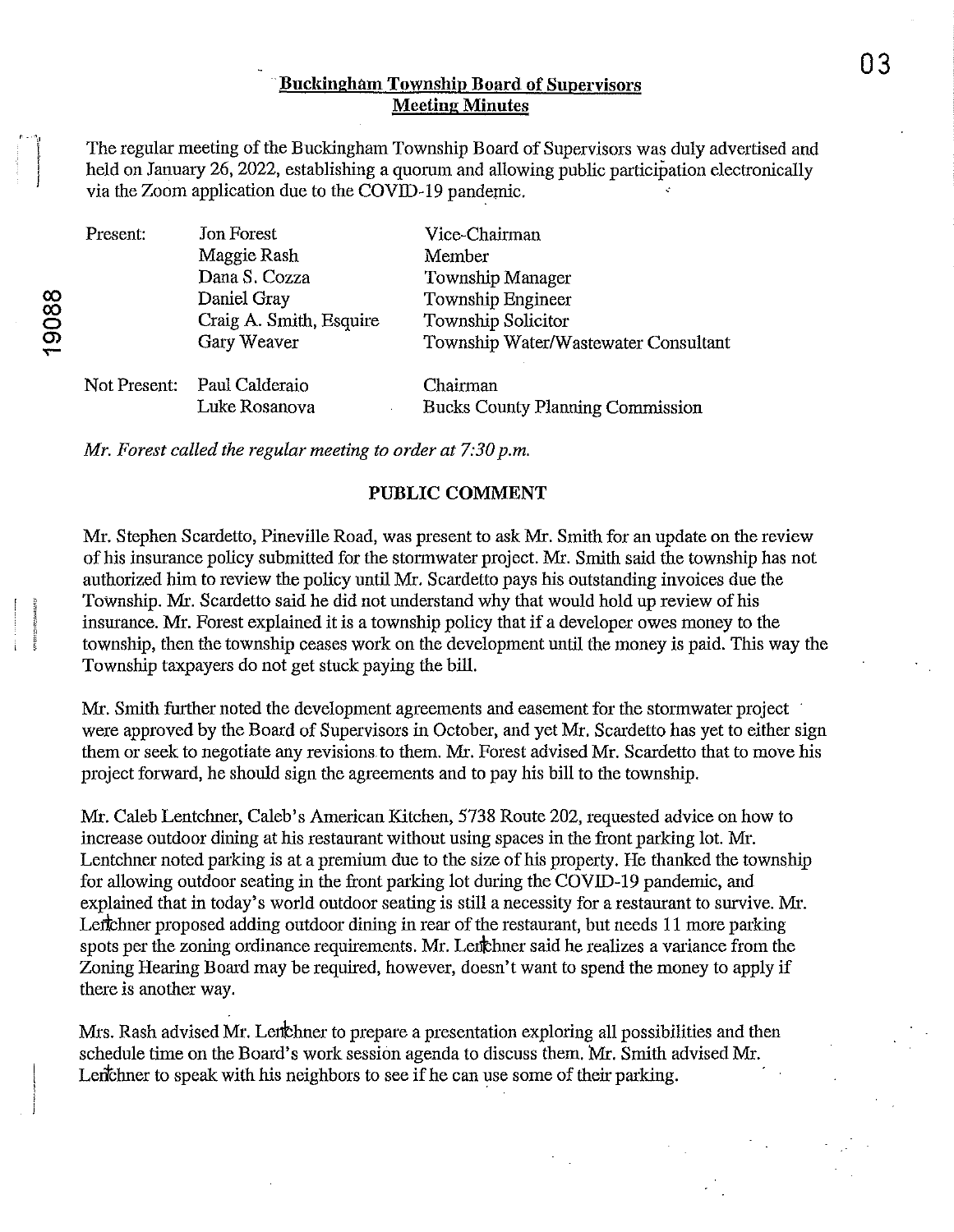$4$  Board of Supervisors -Minutes of Regular Business Meeting - January 26, 2022 Page 2 of 8

Ms. Debbie Kenderdine, Dorchester Street East, Arbor Point subdivision, expressed concern with unsafe driving habits in her subdivision, which she feels are due to a lack of directional signs and crosswalk stripes that have faded. Ms. Kenderdine said she appreciated Chief Gallagher's responsiveness by having Sergeant Bailey discuss the matter with her, and she requested the Board follow up on the situation for the safety of the children as she lives directly across from Bridge Valley Elementary School.

#### **BOARD'S ANNOUNCEMENTS**

*No Activity.* 

# **REQUESTS FOR PAYMENT, PAYROLL and BILL LIST**

**Consideration of approving Payment Request No.1, to GS Developers for work**  completed on the Furlong/Buckingham Village Water Interconnect, Contract BT-21-03, in **the amount of \$7,650.00.** 

*Mr. Forest made a motion, seconded by Mrs. Rash, to approve Payment Request No.1, to* GS *Developers for work completed on the FurlonglBuckingham Village Water Interconnect, Contract BT-21-03, in the amount of \$7,650.00. The motion carried unanimously.* 

**Consideration of approving Payment Request No.1, to GS Developers for work completed on the Cold Spring Wastewater System Upgrades, General Contract BT-21-04, in the amount of \$14,400.00.** 

*Mr. Forest made a motion, seconded by Mrs. Rash, to approve Payment Request No.1, to* GS *Developers for work completed on the Cold Spring Wastewater System Upgrades, General Contract BT-21-04, in the amount of \$14,400.00. The motion carried unanimously.* 

**Consideration of approving Payment Request No.1, to GS Developers for work completed on the Cold Spring Wastewater System Upgrades, Electrical Contract BT-21-05, in the amount of \$9,000.00.** 

*Mr. Forest made a motion, seconded by Mrs. Rash, to approve Payment Request No.1, to* GS *Developers for work completed on the Cold Spring Wastewater System Upgrades, Electrical Contract BT-21-05, in the amount of \$9,000.00. The motion carried unanimously.* 

**Consideration of approving Payment Request No.1, to W.J. Castle PE & Associates, for**  providing Bridge Consultant/Inspector services for the Stoneymead Bridge Reconstruction, **in the amount of \$8,000.00.** 

*Mr. Forest made a motion, seconded by Mrs. Rash, to approve Payment Request No. 1, to W.J. Castle PE* & *Associates, for providing Bridge ConsultantlInspector services for the Stoneymead Bridge Reconstruction, in the amount of \$8,000.00, noting that the money was being paid from the*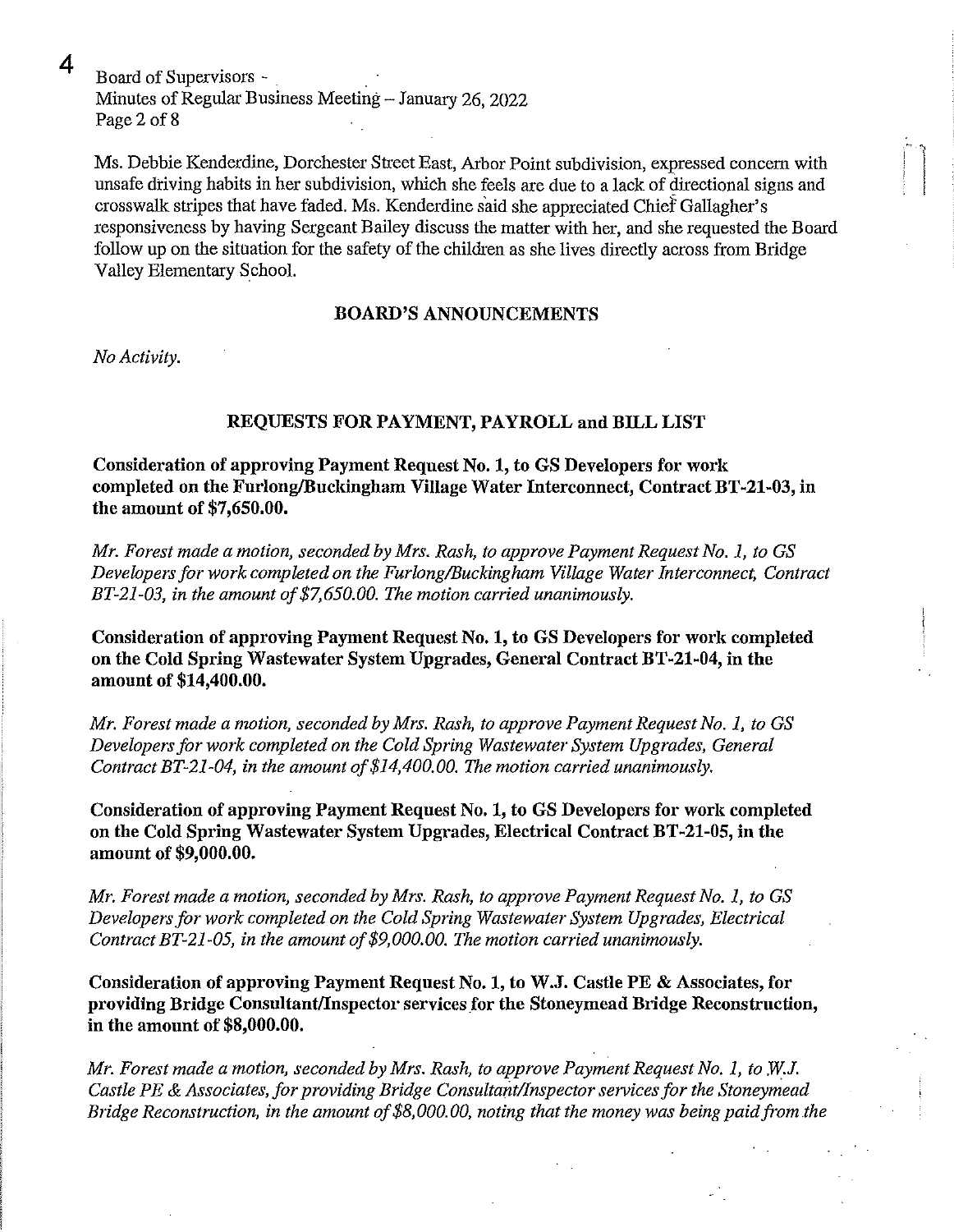*project security that the Township called to complete the developer's improvements. The motion carried unanimously. .* 

**Consideration of approving Payment Reqnest No.6, to Chris Wolff Plnmbing, Inc. for work completed on the Bnckingham Township Water and Wastewater Department Facility-Plumbing Contract, in the amouut of \$11,655.00.** 

co CO o 0> ......

*Mr. Forest made a motion, seconded by Mrs. Rash, to approve Payment Request No.6, to Chris Wolff Plumbing, Inc. for work completed on the Buckingham Township Water and Wastewater Department Facility* - *Plumbing Contract, in the amount of\$11,655.00. The motion carried unanimously.* 

**Consideration of approving Payment Request No.7, to Chris Wolff Plumbing, Inc. for work completed on the Buckingham Township Water and Wastewater Department Facility-Plumbing Contract, in the amount of \$19,509.50.** 

*Mr. Forest made a motion, seconded by Mrs. Rash, to approve Payment Request No.7, to Chris Wolff Plumbing, Inc. for work completed on the Buckingham Township Water and Wastewater Department Facility* - *Plumbing Contract, in the amount of\$19,509.50. The motion carried unanimously.* 

**Consideration of approving Payment Request No. 11, to BSI Electrical Contractors for work completed on the Buckingham Township Water and Wastewater Department Facility-Electrical Contract, in the amount of \$34,950.00.** 

*Mr. Forest made a motion, seconded by Mrs. Rash, to approve Payment Request No. 11, to BSI Electrical Contractors for work completed on the Buckingham Township Water and Wastewater Department Facility* - *Electrical Contract, in the amount of\$34,950.00. The motion carried unanimously.* 

**Consideration of approving Payment Request No. 13 (Final), to JBM Mechanical Inc. for work completed on the Buckingham Township Water and Wastewater Department Facility - Mechanical Contract in the amount of \$27,337.38.** 

*Mr. Forest made a motion, seconded by Mrs. Rash, to approve Payment Request No.* 13 *(Final), to JBM Mechanical Inc. for work completed on the Buckingham Township Water and Wastewater Department Facility* - *Mechanical Contract in the amount of* \$27,337.38. *The motion carried unanimously.* 

**Consideration of approving Payroll for the weeks ending January 2, 2022 and January 16, 2022, and the Bill List for the meeting of January 26, 2022.** 

*Mr. Forest made a motion, seconded by Mrs. Rash, to approve Payroll for the weeks ending January 2,2022 and January* 16, *2022, and the Bill Listfor the meeting of January 26,2022 in the total amount of \$1,102,016.87. The motion carried unanimously.*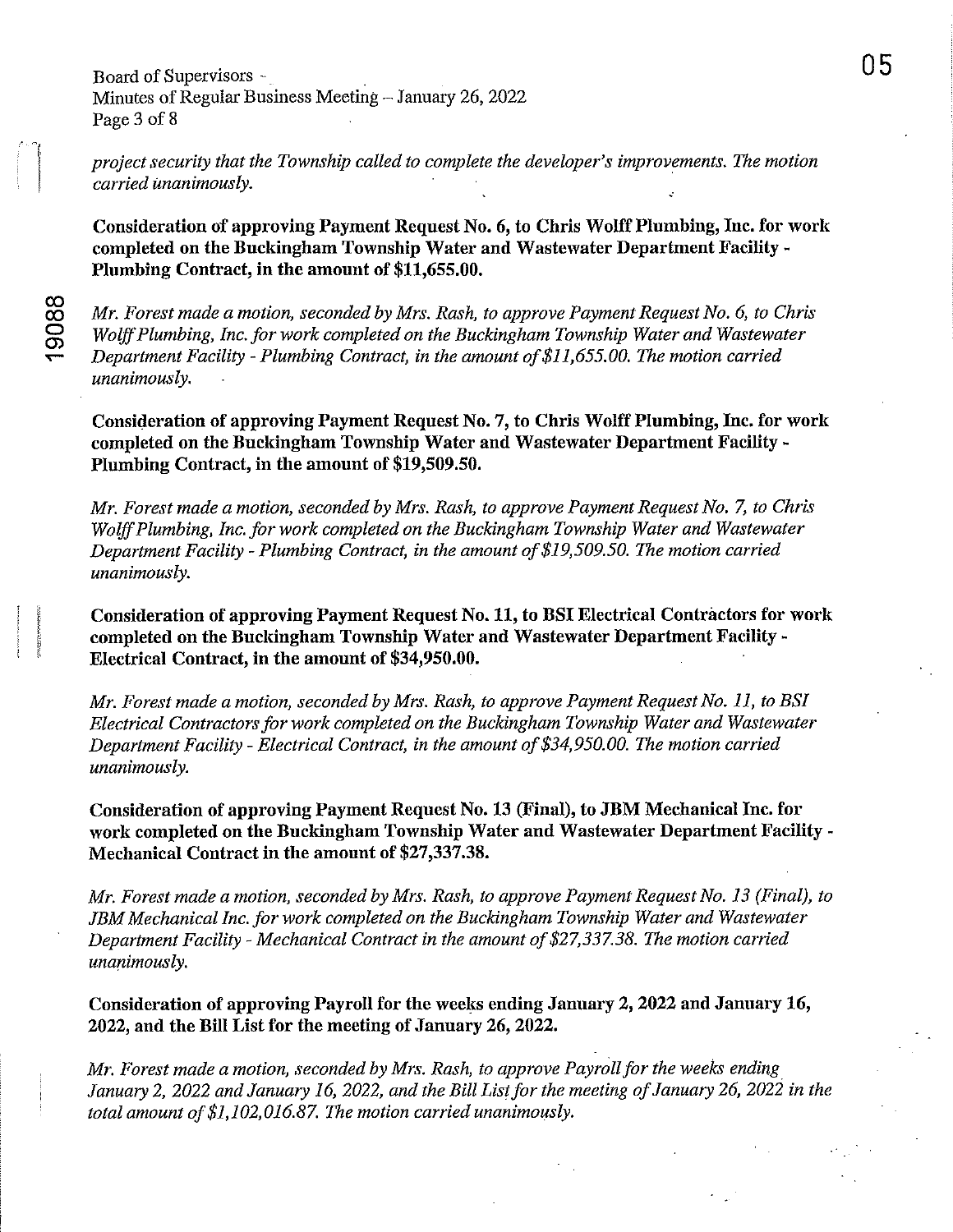6 Board of Supervisors -Minutes of Regular Business Meeting - January 26, 2022 Page 4 of 8

#### MINUTES

# Consideration of approving draft Supervisor's Minutes of the January 3: 2022 Reorganization and Regular Business Meeting, and the January 3, 2022 Work Session.

*Mr. Forest made a motion, seconded by Mrs. Rash, to approve, as most recently presented, the draft Supervisor's Minutes of the January* 3, *2022 Reorganization and Regular Business Meeting, and the January* 3, *2022 Work Session. The motion carried unanimously.* 

Consideration of accepting various Departmental Minutes and Advisory Body Minutes.

*Mr. Forest made a motion, seconded by Mrs. Rash, to accept for inclusion in the Township's records the various Departmental Minutes and Advisory Body Minutes. The motion carried unanimously.* 

#### BUSINESS

Consideration of recommending Preliminary Approval of the "Total Skills, LLC" Land Development Plan dated "Revised *12/15/21",* Township File LD 2021-04, Tax Map Parcel 6- 4-15-1, located at 4210 Burnt House Hill Road, 1 lot, 14,054 square foot proposed new building area on 6.388 acres, located in the PI-2 Zoning District, with an extended review period expiration date of April 4, 2022.

Andrew Stoll, Esquire, Eric Gering, Architect, Todd Baldwin, Engineer, along with Ryan Owen, Glenn Borgmann and Tim O'Connor from Total Sports, were present to discuss the proposed land development project.

Mr. Owen provided a background of Total Skills, saying it started in 2006 as Total Skills Baseball, which grew into Intensity Sports Training in 2012 with a 4,500 square foot facility at 3633 Old Easton Road. Mr. Owen said then in 2017 Coach Beckett started the basketball program, and CB Elite for all tearns. CB Elite and Total Skills Baseball merged into Total Skills, LLC in 2021 with about 1,000 active members from grades 3-12, both boys and girls, playing baseball, basketball, field hockey, lacrosse, softball, and speed and agility training. Mr. Owen said with the proposed project they want to provide a larger indoor training facility for kids at the travel level or above in sports.

Mr. Stoll presented renderings of the site and facility, explaining the current building and parking lot will be expanded. He said the project was granted zoning relief by the Zoning Hearing Board for the property to have two principal uses, with the existing building housing a manufacturing use to print jerseys and shirts, and the Total Skills indoor sports facility to utilize the new building addition.

Mr. Stoll said the Planning Commission supported Preliminary/Final Land Development approval, with the request that a bike rack be added to the project so that local kids can ride their bicycles to the facility.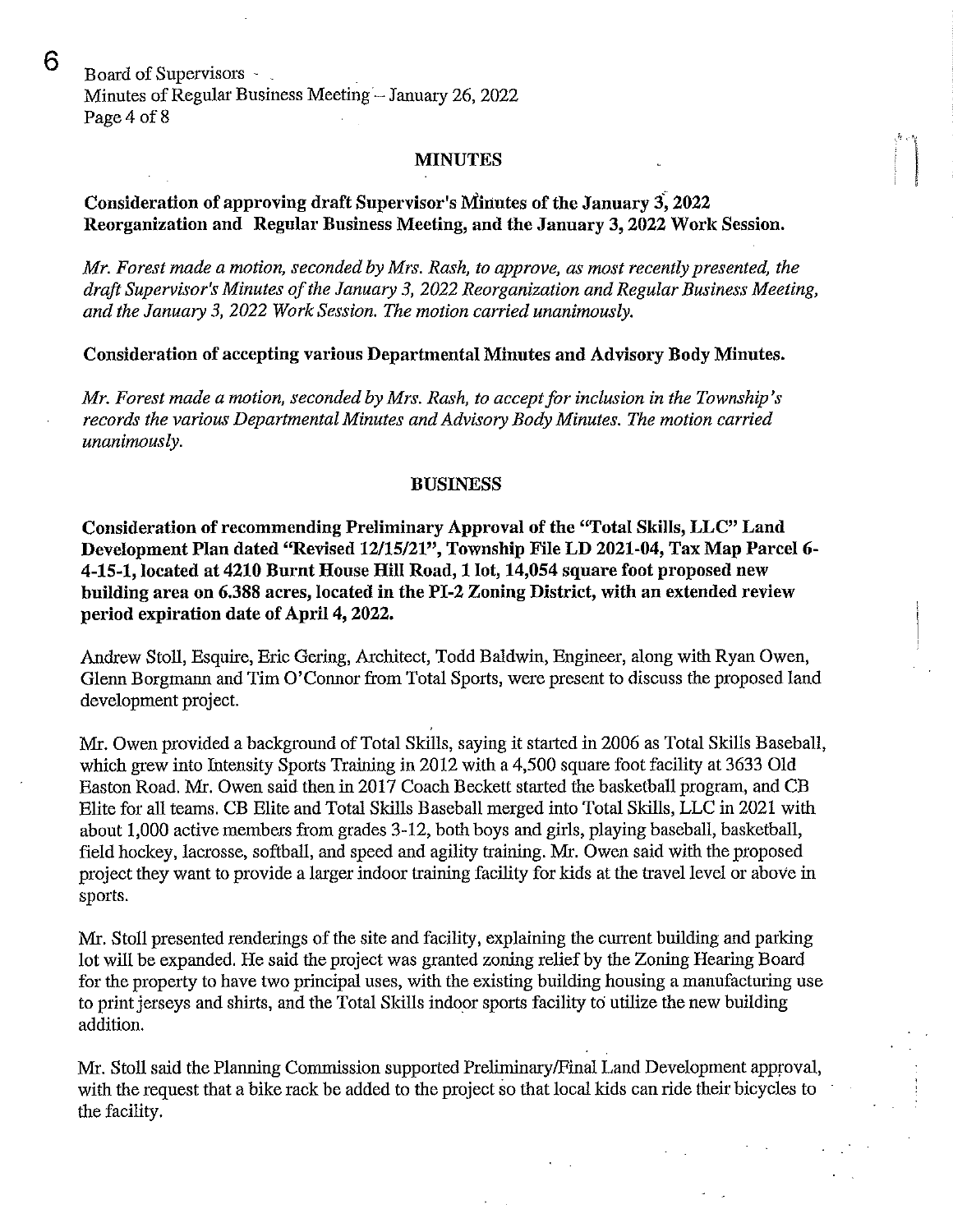# Board of Supervisors - Minutes of Regular Business Meeting - January 26, 2022 Page 5 of 8

Mr. Stoll explained they submitted a revised waiver request earlier today in response to comments in Knight Engineering's review letter of January 21, 2022. He said the revised waiver request provides justification for the requested waivers and adds an additional three waiver requests.

Mr. Baldwin reviewed the technical issues on the site plan by pointing out the existing facility, the parking area to be rebuilt/revised with additional parking added, a frontage trail to be installed along Burnt House Hill Road between the road and existing trees (which will not be disturbed), and a walking path proposed from the parking lot towards the southernmost property that is currently owned by the airport and may be used as a future park / trail system. Mr. Baldwin said their project proposes a new electric service line to the building addition from the existing service, with a new transformer to be added. He said they propose a new water lateral connection to the new building. Mr. Baldwin explained the current building is serviced by an existing well which will be abandoned in favor of connecting to public water that will service both of the uses on the site. Mr. Baldwin said there is an on lot septic system located in the northwest area of the property near Burnt House Hill Road, and they plan to utilize the existing facility and will work with the consultants and Sewage Enforcement Officer on those details.

Mr. Baldwin explained the stormwater management system is currently an existing detention basin onsite form the 1980's. They propose to modify the basin and bring it to current standards with an nnderground basin beneath the expanded parking area. He said those two facilities should satisfy township ordinances and the Pennsylvania Department of Environment Protection for NPDES permitting purposes.

Mr. Baldwin said some exterior lighting is proposed, and they are making adjustments to the lighting plan based on comments received from Knight Engineering.

Mr. Baldwin said they have received three reviews from the Landscape Review Committee, and their team met with Ms. Manicone onsite to review buffer requirements pertaining to the existing woods and other screening.

Mr. Smith asked the applicant's position to the comments in the consultant review letters, and received the following replies. Mr. Stoll said all items in the township engineer's review are "will comply", unless they are the subject of a waiver request and acknowledging that waiver request items 15 and 16 require plan alterations relating to wetland basins. He said that the Landscape Review letters and the Bucks County Planning Commission review are all "will comply". Mr. Baldwin confirmed that all items within Castle Valley Consultant's review letter are also "will comply".

Mr. Gray said that he and Ms. Manicone supported all but one of the waiver requests, with some of the items being worked out to be compliant with the township ordinances. He said the only waiver not supported is #15, regarding a Wetland Basin Aquatic Safety Bench. Mr. Gray said he believes they will be able to work through the details and come up with a design to meet the intent of the ordinance. Mr. Baldwin agreed that they will agree on a design that satisfies the township. engineer.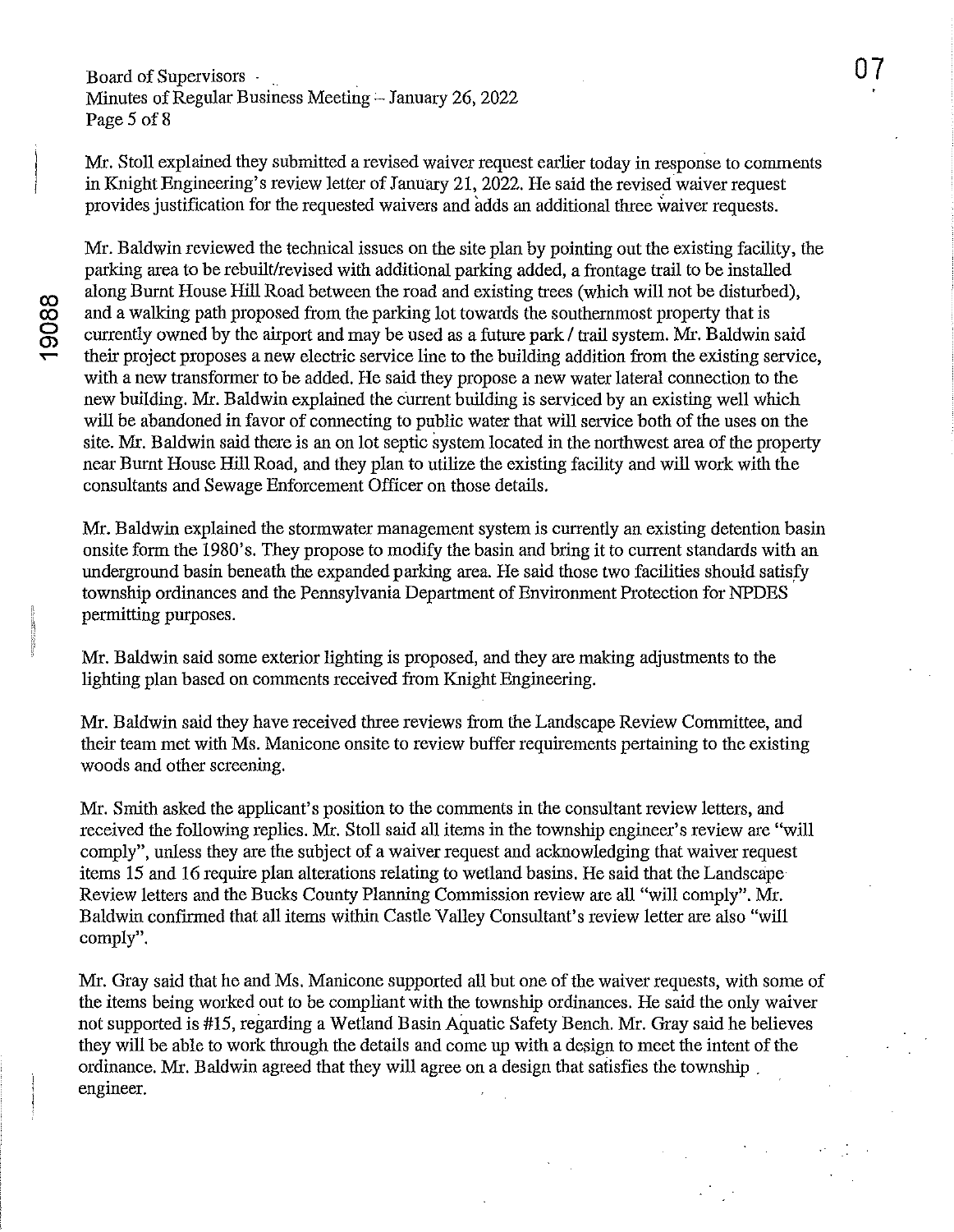8 Board of Supervisors -

Minutes of Regular Business Meeting - January 26, 2022 Page 6 of 8

Mr. Gray said they had requested clarification on the lighting plan, to be sure the lights do not illuminate the building; but that illumination for security is acceptable and for the parking area. Mr. Gray said that façade illumination is not permitted nor bright spots near the logo.

Mr. Gray said he had requested that the applicant provide a letter of suitability from the Bucks County Department of Health certifying that the existing septic system will function properly and have an approved permit. Mr. Weaver of Castle Valley Consultant's requested a copy of the same letter.

Ms. Manicone confirmed that she supports the requested waivers regarding landscaping. She said there is a slight chance, depending on the basin and grading along the side property line between the proposed and existing building, of landscaping being impacted, but that can be resolved by adding more trees to the side buffer. Ms. Manicone said the landscape architect presented a plan in full compliance with the Subdivision and Land Development Ordinance. She said they have worked out ways for the bike path, landscape and required buffers to be installed without disturbing the existing locust trees along Burnt House Hill Road. She concluded by saying the basic overall landscape plan is resolved at this point except for possible minor impact onsite.

Mr. Forest noted that there is an outstanding fee and escrow balance of \$12,105.00, and if the plan is approved tonight, it will be conditioned on receipt of those monies before moving forward. Mr. Stoll requested a copy of the bill be sent to him electronically, and Mr. Owen confirmed it will be paid tomorrow.

*Mr. Forest made a motion, seconded by Mrs. Rash, to grant Preliminary/Final Approval of the "Total Skills, LLC" Land Development Plan dated "Revised* 12/15/21 ", *Township File LD 2021- 04, Tax Map Parcel* 6-4-15-1, *located at 4210 Burnt House Hill Road,* 1 *lot, 14,054 squarefoot proposed new building area on* 6.388 *acres, located in the Pl-2 Zoning District, with an extended review period expiration date of April* 4, *2022, subject to the following:* 

*1. Compliance with all the comments in the January* 21, *2022 Knight Engineering, Inc. review letter.* 

*The SALDO Waivers requested pursuant to Applicant's January* 26, *2022 Waiver Request Letter are, as discussed, by this motion conditionally granted, except for the request to waive the*  "Proposed Constructed Wetland Basin Aquatic Safety Bench" which will be addressed with a *structure to be designed to the township engineer's satisfaction.* 

*2. Compliance with all the comments in the December* 22, *2021 Landscape Review Consultants review letter.* 

*3. Compliance with all the comments in the September* 29, *2021 Bucks County Planning Commission review letter.* 

*4. Compliance with all the comments in the January* 3, *2022 Castle Valley Consultants, Inc. memorandum.*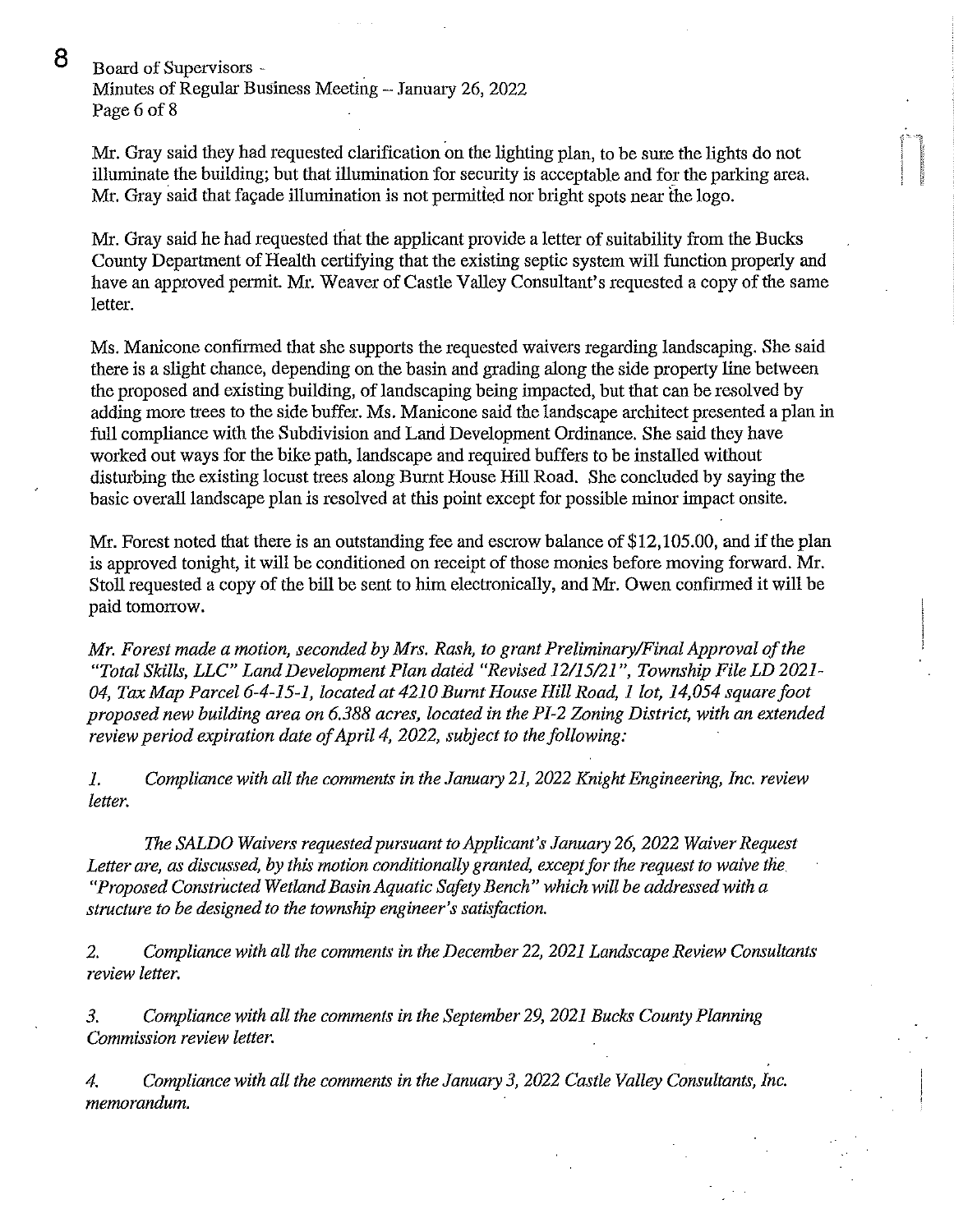*5. Approval* is *conditioned on the Applicant paying the outstanding fee of \$12,105.00 to the township.* 

09

*6. Approval is conditioned on the Applicant's compliance with the Zoning Hearing Boards decision of August* 26, *2021.* 

*The motion carried unanimously.* 

 $\overline{\mathbf{v}}$ 

1908

*The Township Solicitor was directed to prepare the written approval as required by the MPC. The findings, terms and conditions of that written approval, read as complimentary to these minutes, shall be controlling.* 

Consideration of recommending Preliminary Approval of the "Longland Invest, LLC" Land Development Plan dated Revised *9/15/21,* Township File LD 2021-03, Tax Map Parcel 6-16- 20, 2380 Street Road, 1 lot, proposing a 3,000 square foot barn, located in the VC-2 Village Center Zoning District, with an extended review period expiration date of January 31, 2022 **OR** accepting the developer's request for an extension of the review period.

*Mr. Forest made a motion, seconded by Mrs. Rash, to accept the developer's request for an extension of the review period through March* 31, *2022 and to table consideration of preliminary approval of the Plan.* 

Mr. Gray explained the applicant is requesting more time to work out preservation of trees on the property, and an agreement to separate their project from Penn's Purchase with the intention to install a bike path along the Street Road frontage at some future date rather than a path from Penn's Purchase running through an easement on their property to Street Road.

*The motion carried unanimously.* 

Consideration of approving Resolution No. 2574, A Resolution of the Board of Supervisors of Buckingham Township, County of Bucks, Replacing Resolution No. 2418 Adopting Water and Wastewater Standards.

*Mr. Forest made a motion, seconded by Mrs. Rash, to approve Resolution No.* 2574, *A Resolution of the Board of Supervisors of Buckingham Township, County of Bucks, Replacing Resolution No.* 2418 *Adopting Water and Wastewater Standards.* 

Mrs. Cozza explained that township staff and the Board had previously discussed updating the Water and Wastewater Standards yearly to keep the information within the document consistent with current standards. She said this update includes clarification on who pays for meter installations in residential and commercial units.

*The motion carried unanimously.*